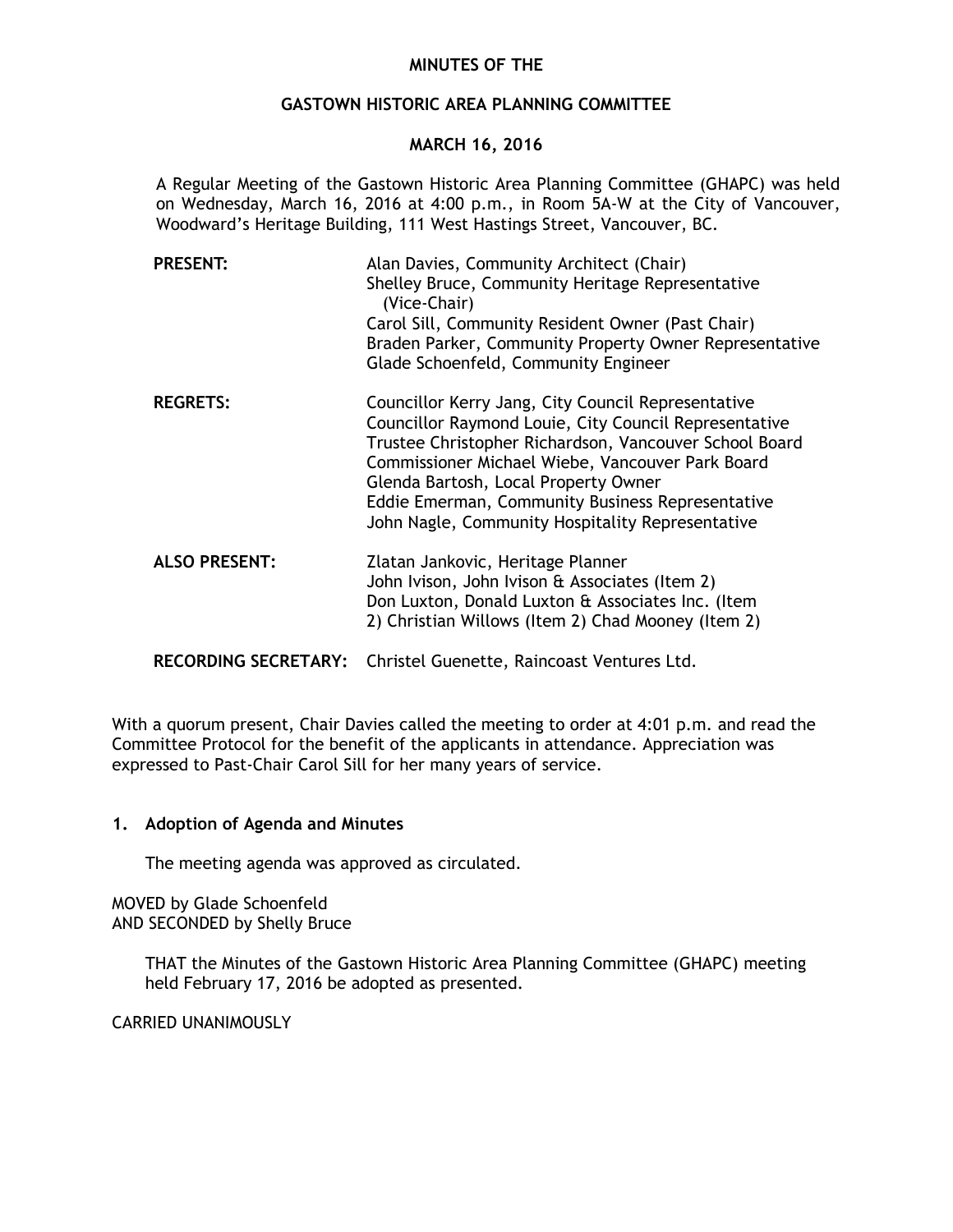# **2. 90 Alexander St.-City Hotel VHR "C", M**

Zlatan Jankovic, Heritage Planner, provided opening comments on the proposal to rehabilitate this Gastown heritage designated building and to add a two-storey rooftop addition. The proposed conservation plan included structural and seismic upgrades, building systems upgrade, retention and improvement of the existing SRO units, and a two-storey setback rooftop addition of residential/office space.

Donald Luxton, Donald Luxton & Associates, provided an overview of the history of the building and heritage aspects of the building.

Architectural drawings of the proposed project were presented, with note of the conservation plans for the windows, brick and cornice that are being considered. Details regarding the two-storey rooftop addition, intended to be minimalist to reduce the view line from the street and mimic the colour of the sky, were also provided.

John Ivison, John Ivison & Associates, provided details on the proposed light well's structural additions that would minimize impact on the existing heritage structure.

The applicants and staff responded to various questions related to the proposed project and the Committee provided comments.

#### MOVED by Glade Schoenfeld AND SECONDED by Alan Davies

THAT the Gastown Heritage Area Planning Committee acknowledges and appreciates the efforts demonstrated in the conservation and rehabilitation of the existing building; however, it does not support the architectural form of the addition and the conservation procedure of the brick work as presented. The Committee requests the following improvements to be presented to the Committee at the earliest occasion, in particular the following aspects:

- 1) The design development of the two-storey rooftop addition be modified to create a unified architectural response that is respectful of the historic building within its historic context
- 2) Consideration of the brick finish to be exposed upon completion of a masonry report
- 3) A material board to be provided with samples of proposed new materials with paint finishes.

# CARRIED UNANIMOUSLY